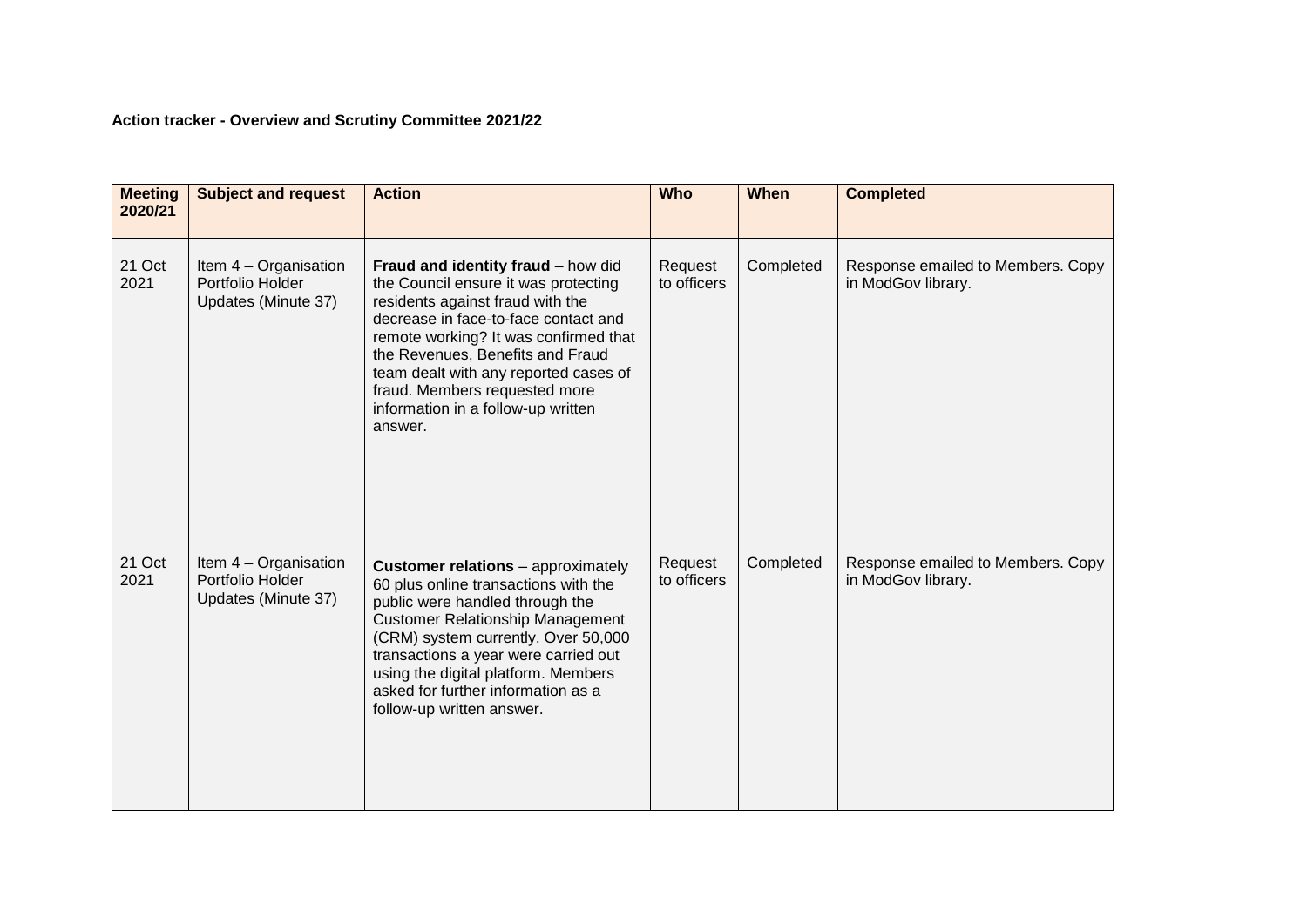| 21 Oct<br>2021 | Item 4 - Organisation<br>Portfolio Holder<br>Updates (Minute 37)            | Affordability of market rent<br>apartments owned by Kooky Ltd (part<br>of the Delph Group) - Members asked<br>for more information on the rental<br>apartments being developed on the<br>Council-owned site on Marketfield Way<br>site, Redhill. A written answer was<br>requested on 1) service management<br>charges 2) ground rents and to confirm<br>best practice was being followed with<br>regard to leasehold property<br>management. | Request<br>to officers | Completed | Response emailed to Members. Copy<br>in ModGov library. |
|----------------|-----------------------------------------------------------------------------|-----------------------------------------------------------------------------------------------------------------------------------------------------------------------------------------------------------------------------------------------------------------------------------------------------------------------------------------------------------------------------------------------------------------------------------------------|------------------------|-----------|---------------------------------------------------------|
| 21 Oct<br>2021 | Item 5 - Environmental<br>Sustainability:<br>Progress Update<br>(Minute 38) | Use of carbon offsetting measures.<br>Members requested more detail on<br>offsetting schemes and costs as a<br>follow-up written response.                                                                                                                                                                                                                                                                                                    | Request<br>to officers | Completed | Response emailed to Members. Copy<br>in ModGov library. |